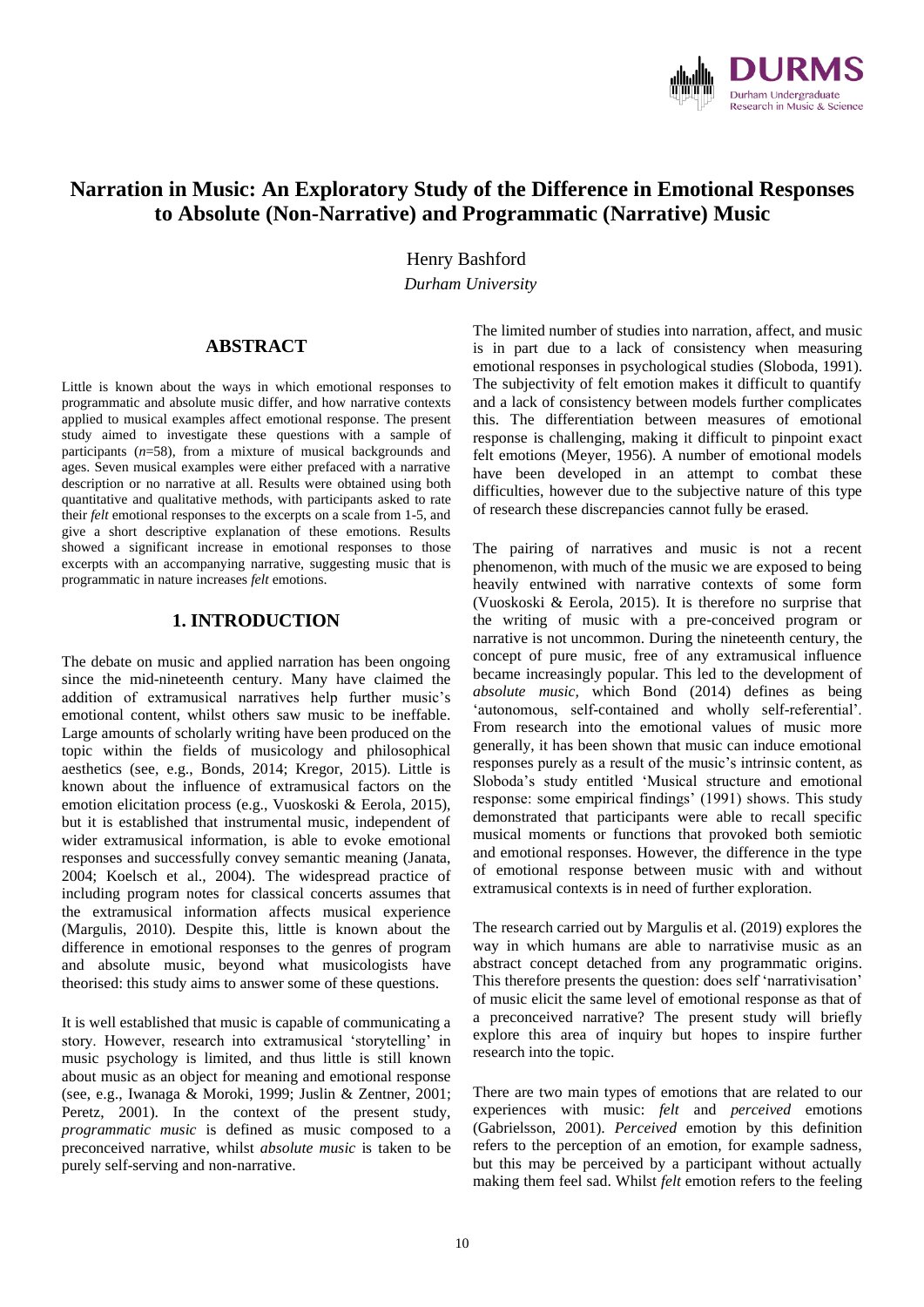of sadness in response to the music. To differentiate between the two may not always be clear, and studies on the topic suggest the term 'music emotion' often will be in reference to a mixture of the two. There is often overlap between the two types of emotion, and is reliant also on the listeners' properties (Gabrielsson, 2001). Despite this, participants taking part in this study were asked to focus on their *felt*  emotions as opposed to *perceived* emotions.

A study carried out by Vuoskoski and Eerola (2015) looked into the importance of extramusical information as a means to induce emotion. The study involved participants being split into two groups: both groups listening to a piece of instrumental music. The two groups were then presented with different narratives prefacing the excerpt, one a *sad* narrative, the other a *neutral* narrative. The results of the study showed that the group presented with the *sad* narrative showed an intensified level of *sad* emotions in comparison to the *neutral*  group. The conclusion of this study therefore suggests that the contextualisation of a piece of music "can have an impact on the emotional effects of that piece" (Vuoskoski & Eerola, 2015, pg. 270).

The aforementioned studies are relevant to my own research in the field, suggesting an importance in the link between narrative contexts and programmatic writing within the instrumental music tradition. However, little research has focused on the difference in *felt* emotional responses to these two genres from a psychological perspective. Therefore, the present study aims to expand on previous research by examining the effects of applied narrative and preconceived narratives in music in inducing *felt* emotional response. The hypothesis being that music written with an applied narrative will increase the level of the participants' induced *felt*  emotions. Furthermore, a secondary hypothesis will be explored, in an attempt to understand how the application of a narrative unrelated to the pieces original context may affect participants level of response. Throughout this study, this extract will be labelled as false narrative (FN) and included under the narrative heading.

#### **2. METHOD**

*Design.* The study was a within-participant experiment, consisting of quantitative and qualitative data collection methods based on a questionnaire conducted through Qualtrics. The independent variable (IV) was the accompanying narrative description for the musical excerpts used, some presented with narrative descriptions and others without narrative. The dependent variable (DV) was the emotional response rating and descriptive questions presented to participants.

*Participants.* Participants consisted of 103 respondents from different faculties, however this sample was reduced to 58 as 45 responses were incomplete. Participants were aged 18-79 years (*M*= 36.86, *SD*= 21.08). Gender was not asked as it was not seen to be relevant to the study's hypothesis. Participants

were identified as follows: 25.86% (15 participants) nonmusicians, 43.1% (25 participants) music loving nonmusicians, 13.79% (8 participants) amateur musicians, and 8.62% semi-professional or professional musicians (4 semiprofessional and 1 professional). Musical training and ability were not part of the criteria in the recruitment process. Participants were asked the time they spent meaningfully listening to music each day. 25.86% (15 participants) listened to 1 hour or less, 50% (29 participants) 1-2 hours, 17.24% (10 participants) 3-5 hours, and 6.9% (4 participants) listened between 6-8 hours a day. The mode time spent listening to music was between 1-2 hours a day. When asked whether they regularly listening to classical music (as musical excerpts used were of this nature), 34.5% said yes. To determine whether the addition of a narrative description (or program) altered participants *felt* emotion, they were presented with program (narrative) and absolute (non-narrative) examples.

*Stimuli.* To maintain consistency, whilst covering a wide breadth of musical examples, participants were presented with 7 excerpts (4 narrative and 3 non-narrative). These consisted of orchestral instrumentation and were published as works between 1808-1936, constituting romantic and late romantic genres. These excerpts were chosen based on a pilot study consisting of 5 participants rating their emotional responses to 14 musical examples. As a result, the excerpts were reduced to the 7 that were validated to convey clear levels of emotion, yet were mostly unfamiliar to participants. The mp3 files used in the study were edited using Logic Pro X and cut to 1.5 - 2.5 minutes in length, to ensure inclusion of the most climactic (emotive) section of the piece, in addition to ensuring phrases were not incomplete. The accompanying narratives for the programmatic (narrative) excerpts were taken from the pieces performance notes, where possible, or from writing on the piece by the composer. Whilst the excerpt with the false narrative (FN) was written by the researcher. The emotion model used consistently throughout the study was the discrete model of basic emotions. This included 5 main emotion adjectives that participants were asked to use when rating their emotional response to the excerpts. These were happiness, sadness, fear, anger, and surprise. The emotion of disgust (usually found in the discrete model see Figure 1) was excluded, as the pilot participants rarely rated this emotion highly, thus was disregarded for the main study. Measurements of participants' emotions were rated using a five-point likert scale plotted along a sliding bar (from least to most).



Figure 1. Discrete emotion model by valence and arousal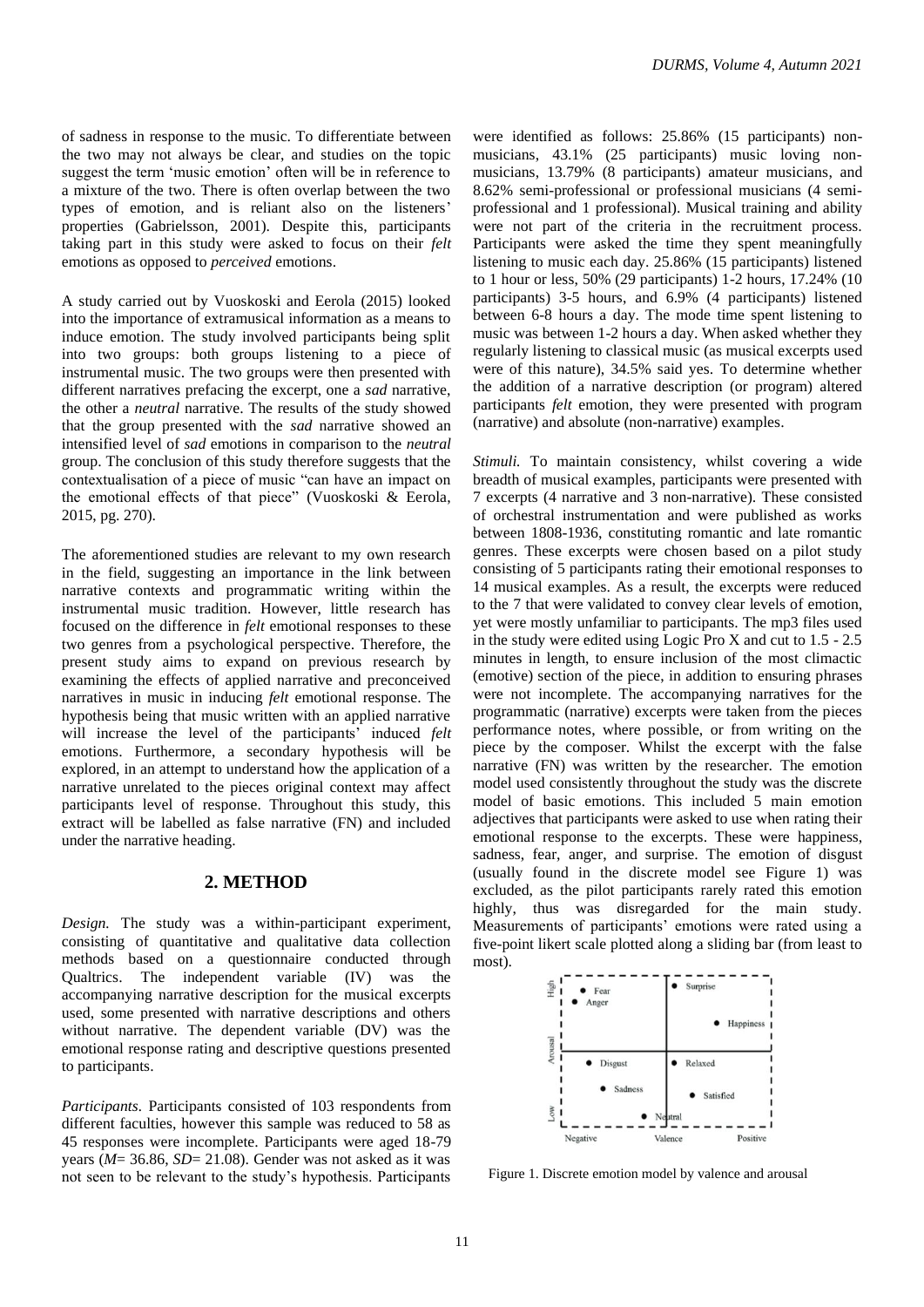*Procedure.* Participants were first presented with a short explanatory introduction to the study. The precise objective of the study was not disclosed to reduce the effect of *demand characteristics*. Participants, having giving consent, were asked to confirm they were over the age of 18 and told how their inputted data would be used. A small number of preliminary questions regarding musical ability and competency, and the number of hours spent listening to music each day were asked. The difference between *felt* and *perceived* emotions were then explained. Participants were told to focus on *felt* emotions when participating. The main study consisted of 7 sections, one for each of the musical excerpts presented in a randomised order to reduce issues of the order effect on participants responses (Schwarz & Hippler, 1990). Participants were told to listen to each excerpt in full, paying attention to the *felt* emotions that may be evoked. The emotional response for each of the five emotions (discrete model) was then rated on the likert-scale from 1-5 to determine the quantity and quality of the emotion. A descriptive question asking participants to describe how the music made them feel followed, highlighting specific features of music and emotion not yet expressed in the discrete model. Each section also included a question of familiarity with the music, as this may affect emotional response (Ali & Peynircioglu, 2010). Due to the effect enjoyment can have on emotional response (Hall et al., 2016), participants were asked to state their enjoyment of the piece. In order to allow participants to fully engage with the study, total control over the playing of excerpts was given. Upon completion, participants were thanked for their cooperation, and provided with contact information should they wished to ask any further questions.

### **3. RESULTS**

The analysis of data involved two main methods, due to both qualitative and quantitative data collection methods being used. To answer the main hypothesis of the study: that listening to music with a preconceived narrative would evoke a greater level of emotional response in comparison to music of an absolute non-narrative form, the mean for each emotion evoked in response to each musical excerpt was calculated. The emotion with the highest mean value for each excerpt was then taken to be the representative emotional value for that excerpt. This was done to maintain consistency in the data, due to some emotions not being evoked. The data of both the narrative and non-narrative examples where then collected and a mean for both categories collated. The total emotional mean of the narrative excerpts (excluding FN) *M*=3.73 (*SD=*1.16), whilst the total emotional mean of the nonnarrative excerpts *M*=3.03 (*SD*=1.36) (see Figure 2). This therefore demonstrates an increase in the strength of the felt emotions evoked as a result of an applied narrative, with a percentage increase of 22.97%.



Figure 2. Average ratings of emotional responses per condition

A t-test was carried out to determine whether the results presented proved to be statistically significant  $(p<.05)$ . As expected, the difference in mean emotional response between the two conditions was statistically significant  $(p=0.03)$ .

Figure 3 shows the mean average for the highest felt emotion for each excerpt (excluding FN). The results show that the *felt*  emotional response to narrative excerpts was stronger than the non-narrative excerpts, for all except *excerpt 5*.



Figure 3. Highest emotional value per excerpt

Furthermore, there was a clear difference in the overall emotional ratings between narrative and non-narrative excerpts, with the non-narrative excerpts producing a much more consistent baseline emotional response (Figure 4). Whilst the emotional ratings of narrative excerpts demonstrated much greater variation, often with a singular emotion being rated much higher (Figure 5).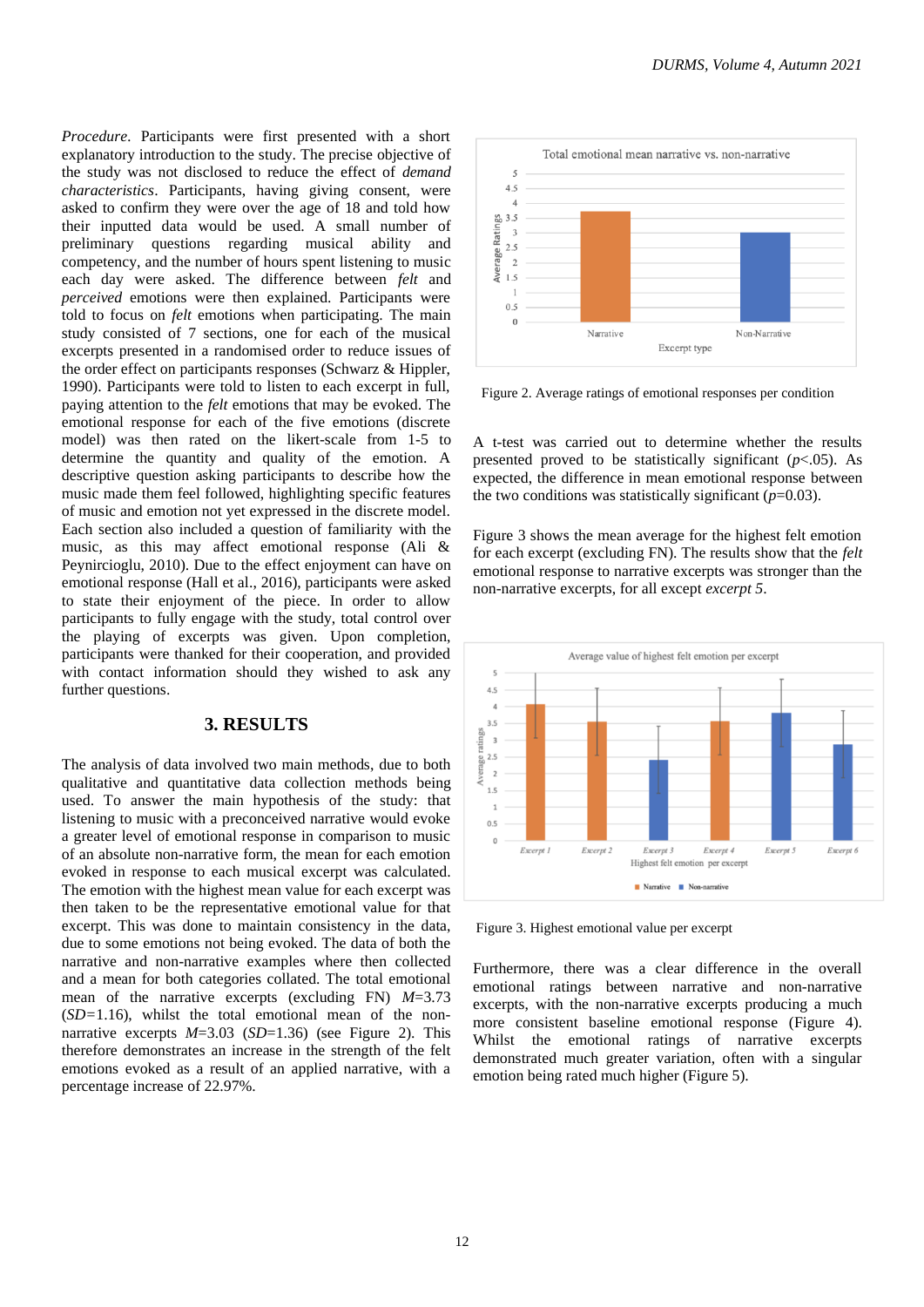

Figure 4. Mean emotional response for excerpt 3



Figure 5. Mean emotional response for excerpt 1

*Qualitative data and descriptive responses*. Qualitative data was analysed using NVivo, with participants descriptions being coded thematically. This data provided examples of repeated thematic patterns, and different types of emotions experienced. For example, in the first *narrative* excerpt (*excerpt 1*) 41 participants (71%) described emotions related to happiness, with the prevalence of related thematic terms.

Furthermore, some participants specifically mentioned a significance of the narratives effect on their experienced emotions (see appendix for full quotations):

'[...] reminds me of the countryside after reading the narrative' (participant W, 18 years: excerpt 1)

'The narrative [...] caused me to feel significantly more anxious [...]' (participant X, 19 years: excerpt 2)

Interestingly, a number of participants described the adverse effect when listening to excerpts with *no narrative:*

'[...] did not invoke strong emotional reactions[...]' (participant Y, 75 years: excerpt 3)

'Feel like the music was very neutral [...]' (participant Z, 64 years: response: excerpt 6)

The emotional ratings for the excerpt applied with FN supported the study's secondary hypothesis. The emotional response to this excerpt was not as high as those with their original narratives, and the mean average was much closer to the baseline representation of non-narrative excerpts (Figure 6). However, it is not clear if result was because of the change narrative or a more general response to the piece. Therefore, a secondary study focusing on solely on this hypothesis would need to be conducted to reach a conclusion.



Figure 6. Mean emotional response excerpt 7

Finally, the importance of other factors such as familiarity and enjoyment of the piece were not statistically significant  $(p>$ .05) in the results and thus further analysis of these factors were not needed.

#### **4. DISCUSSION**

These results suggest that narrative in music can have an impact on overall emotional response. As hypothesised, musical examples with narrative appeared to increase participants' level of induced emotions in comparison to their responses to non-narrative *absolute* examples. Across the study, narrative excerpts consistently produced higher emotional ratings, with the exception of one anomaly. This is consistent with the findings of Vuoskoski and Eerola (2015), who concluded that the contextualisation and application of extramusical information in music can lead induced emotional responses to be intensified. However, the present study also shows the specific impact of a narrative context in music, of which little had been explored. Furthermore, the results and statistical analysis provided compelling evidence in support of the study's secondary hypothesis, focusing on the effect of a false narrative applied to one of the excerpts (see *excerpt 7* in appendix). This showed significantly lower levels of emotional response compared to those excerpts with their original narratives, however further evidence would be required to make this conclusive. The present study clearly highlights a significant difference in the way in which emotions are felt and perceived comparatively between narrative and non-narrative music. In general, non-narrative examples provoked a less defined emotional response, whereby individual emotions were harder to distinguish,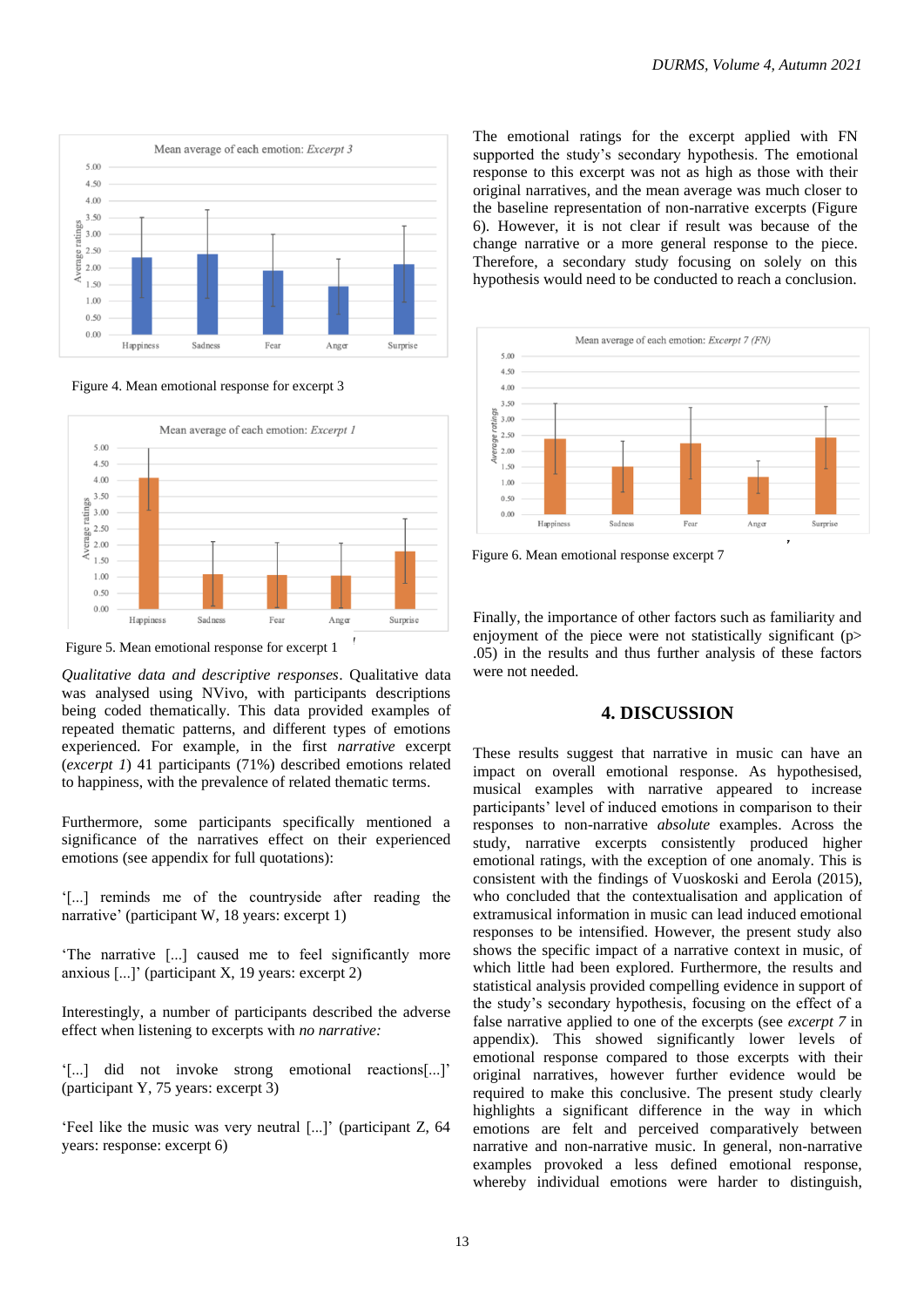likely to be reflected as a baseline emotional response across all musical types. In contrast, the narrative excerpts resulted in a clearer felt singular emotion, with all narrative excerpts (excluding the FN one) evoking one significant emotion. Overall, the increased difference in total emotional means between the narrative and non-narrative data was statistically significant.

The discrete emotional model worked well, providing a clear overarching set of emotions from which to rate. However, upon reflection, and as a suggestion for further study, the use of a circumplex model, such as the dimensional model, in conjunction with a more basic emotional model (discrete) may help better represent *felt* emotions. Nevertheless, the use of the discrete model alongside participant-suggested descriptions provided a clear result.

Interestingly, there was one clear anomaly in the results: *Adagio for Strings* by Samuel Barber (*excerpt 5*) produced a significantly higher and more defined emotional response in comparison to the other non-narrative excerpts. There are a number of potential reasons as to why this was so. 32 participants (55%) stated that they recognised the piece (yes=23, maybe=9). This was higher than the other pieces and may have altered participants' responses due to pre-existing knowledge and emotional association. Furthermore, its use in popular culture and film has led to an association with acts of mourning (see McQuinn, 2009; Tsioulcas, 2019). Finally, its musical content, such as the use of open and stopped strings has been highlighted in previous studies to hold strong connotations of *sadness* (Huron & Trevor, 2016). However, the reason for this anomaly is inconclusive and further research is required.

Although this study has provided strong evidence regarding the effect narration in music has on emotional response, the results are still preliminary. Further study on the topic is needed to fully understand the effect narration has and how change to variables may alter this. The study was not without its limitations however and thus must be discussed. More data and a larger participant sample would be required to reach a suitable conclusion and to verify results. The high loss of participants due to their non-completion of the study had an effect on the overall breadth of results, this being one of the main restrictions of a questionnaire-based study. In addition, a lack of control over participants listening conditions, timing, and surrounding environment all may have affected results. Arguably, the study could have benefited from being a multimethod laboratory study but due to the subjective nature of emotional based studies, evidence of emotional responses are only able to be collected by reports (Gabrielsson, 2001, 127).

This study does not aim to fully reach a conclusion regarding the effect of narration in music but rather provide a basis for further research. This may include: a change in variable. Such as changing the narrative but keeping the same musical example. This will explore the way in which a variable may change emotional responses, as well as a further exploration

of hypothesis 2: how unintended narratives applied falsely to *programmatic* music may alter participants' emotional experiences. Therefore, future researchers should view this current study as a starting point for further enquiry.

In summary, this exploratory study aimed to evaluate and explore the difference in felt emotional responses between narrative and non-narrative music. The results mostly support the study's hypothesis. However, the need for more conclusive research in conjunction to the current study would only help to further the understanding of the research field.

#### **REFERENCES**

- Ali, O., & Peynircioǧlu, Z.F. (2010). Intensity of Emotions Conveyed and Elicited by Familiar and Unfamiliar Music. *Music Perception,27*(3), 177-182.
- Bonds, M.E. (2014). *Absolute music: the history of an idea*. New York: Oxford University Press.
- Gabrielsson, A. (2001). Emotion perceived and emotion felt: same or different? *Musicae Scientiae, 5*, 123-147.
- Hall, S.E., Schubert, E., & Wilson, S.J. (2016). The role of Trait and State Absorption on the Enjoyment of Music. *PLoS ONE, 11*(11).
- Huron, T., Trevor, C. (2016) Are stopped Strings Preferred in Sad Music. *Empirical Musicology Review, 11*(2).
- Iwanaga, M. & Moroki, Y. (1999). Subjective and Physiological Responses to Music Stimuli Controlled Over Activity and Preference. *Journal of Music Therapy*, *36*(1), 26–38.
- Janata, P. (2004) When music tells a story. *Nature Neuroscience*, *7*(3), 203-204.
- Juslin, P.N., & Västfjäll, D. (2008). Emotional responses to music: The need to consider underlying mechanisms. *Behavioural and Brain Sciences*, *31*, 559–575.
- Juslin, P.N., & Zentner, M.R. (2001). Current trends in the study of music and emotion: Overture. *Musicae Scientiae*, *5*(1), 3-21.
- Koelsch, S., Kasper, D., Sammler, K., Schulze, T., Gunter, A.D. & Friederici, A. (2004) Music, language and meaning: brain signatures of semantic processing. *Nature Neuroscience, 7*, 302- 307
- Kregor, J. (2015). *Program Music.* Cambridge: Cambridge University Press.
- Margulis, E.H. (2010). When program notes don't help: Music descriptions and enjoyment. *Psychology of Music*, *38*, 285–302.
- Margulis, E.H., Wong, P.C.M., Simchy-Gross, R., McAuley, D.J. (2019). What the music said: narrative listening across cultures. *Palgrave Communications,* 5, 146.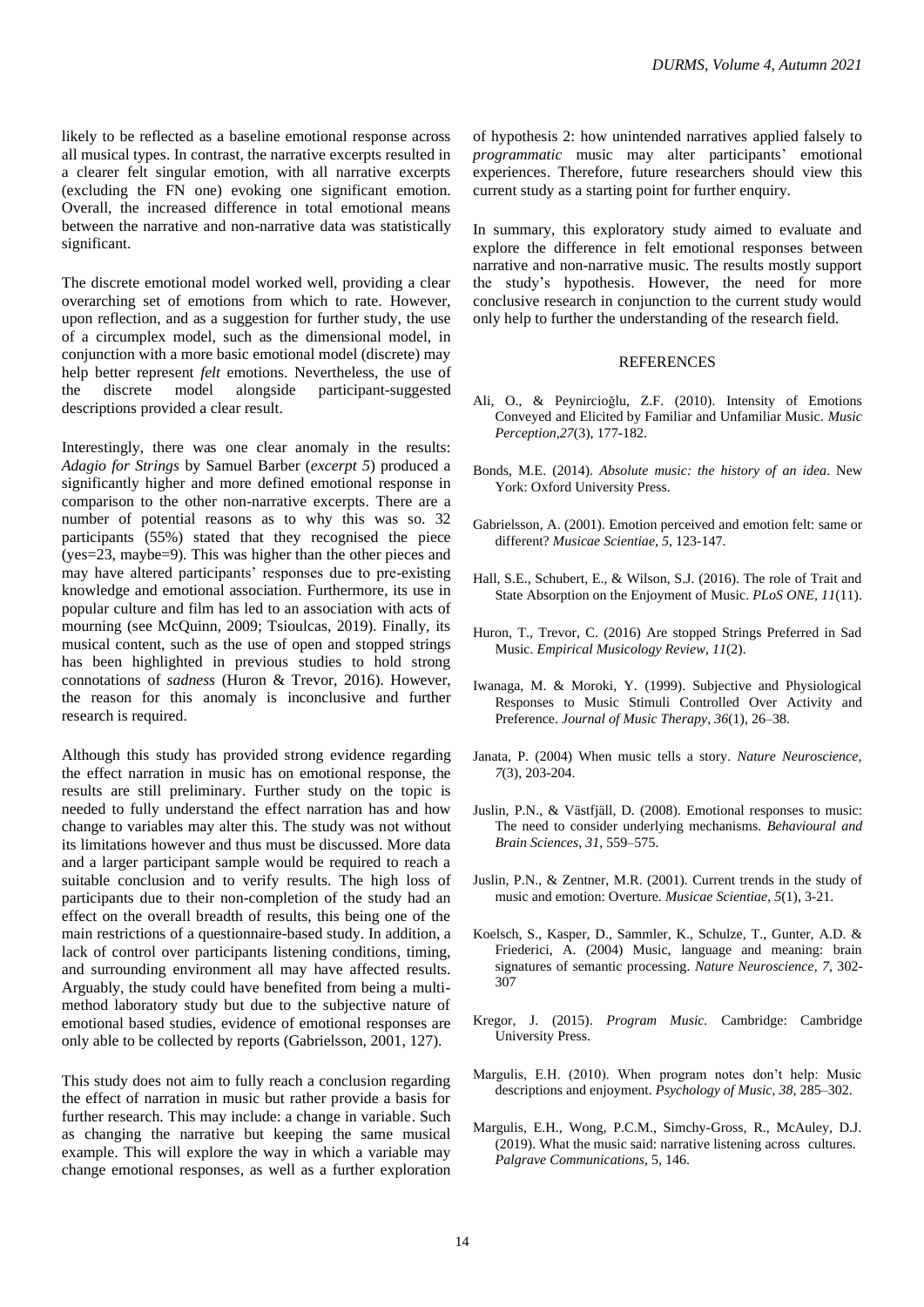- McQuinn, J. (2009). Adagio for strings as film music. *American Music, 27*(4), 461-499.
- Meyer, L.B. (1956). *Emotion and meaning in Music*. Chicago: University of Chicago Press.
- Peretz, I. (2001). Listen to the brain: A biological perspective on musical emotions. In P. N. Juslin & J.A. Sloboda (Eds.), *Music and emotion: Theory and research*, 105-134. Oxford: Oxford University Press.
- Sloboda, J.A. (1991). Music Structure and Emotional Response: Some Empirical Findings. *Psychology of music*, *19*(2), 110–120.
- Tsioulcas, A., (2019) From Funerals To Festivals, The Curious Journey Of The 'Adagio For Strings' [online]. *NPR music,*  Available from:  $\blacksquare$ <https://www.npr.org/2019/02/13/694388226/samuel-> barberadagio-for-strings-tiesto-william-orbit-american- anthem.
- Vuoskoski, J.K., & Eerola, T. (2015). Extramusical information contributes to emotions induced by music. *Psychology of Music*, *43*(2), 262-274.

APPENDIX 1: Order of musical excerpts

| <b>Excerpt</b> | <b>Title of Piece</b>                                              | Composer                | Narrative Y/N |
|----------------|--------------------------------------------------------------------|-------------------------|---------------|
| Excerpt 1      | Symphony No. 6 in F major,<br>Op. 68 (Pastoral): $1st$<br>movement | Ludwig van<br>Beethoven | Y             |
| Excerpt 2      | Isle of the Dead Op. 29                                            | Sergei<br>Rachmaninoff  | Y             |
| Excerpt 3      | Violin Concerto E Minor<br>Op. $64:1^{st}$ Movement                | Felix Mendelssohn       | N             |
| Excerpt 4      | Symphonie Fantastique,<br>Op. 14: V. Dream of a<br>witches Sabbath | <b>Hector Berlioz</b>   | Y             |
| Excerpt 5      | Adagio for Strings, Op.<br>11                                      | Samuel Barbour          | N             |
| Excerpt 6      | Violin Concerto in D<br>Major, Op. 61: 2 <sup>nd</sup><br>Movement | Ludwig van<br>Beethoven | N             |
| Excerpt 7 (FN) | An Alpine Symphony<br>(Eine Alpensinfonie) Op.<br>64: Nacht        | <b>Richard Strauss</b>  | Y             |